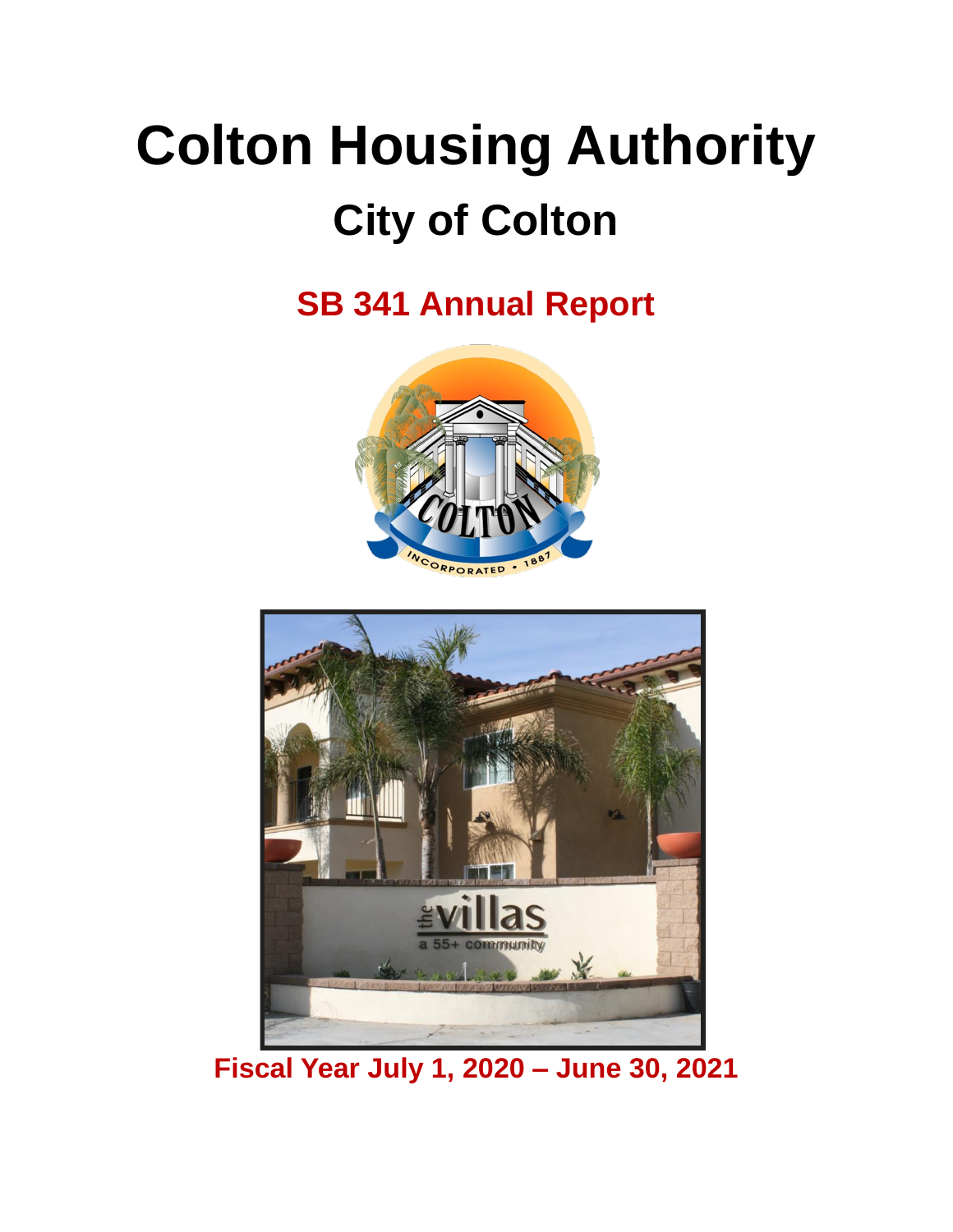## **COLTON HOUSING AUTHORITY**

The Colton Housing Authority ("CHA") was created by Resolution No. R-28-11 of the City Council of the City of Colton on March 15, 2011, declaring the City Council to be the Commissioners of the Housing Authority, as authorized by Health and Safety Code section 32490.

The CHA is the "housing successor" assuming the housing functions of the former Redevelopment Agency for the City of Colton pursuant to Health and Safety Code section 34176.

## **Serving the Residents in the City of Colton**

On March 15, 2011, the City Council of the City of Colton established the newly created CHA to serve the affordable housing needs of the residents in the City of Colton.

The CHA is responsible for providing decent, safe, sanitary and affordable housing for low-income families, elderly, and persons with disabilities. A Board of Commissioners governs the CHA.

The City of Colton's current population is over 54,000. Colton endeavors to enrich the community by preserving the City's historic qualities, while achieving stated goals toward the betterment in the quality of life for its citizens.

Colton is well known for its ethnic and cultural diversity. The CHA embraces this unique attribute and appreciates the rich pattern every person adds to the community quilt.



*"Colton is a diverse community where tomorrow's contributors pursue their dreams in an attractive and safe environment abundant with opportunities for educational and economic advancement".*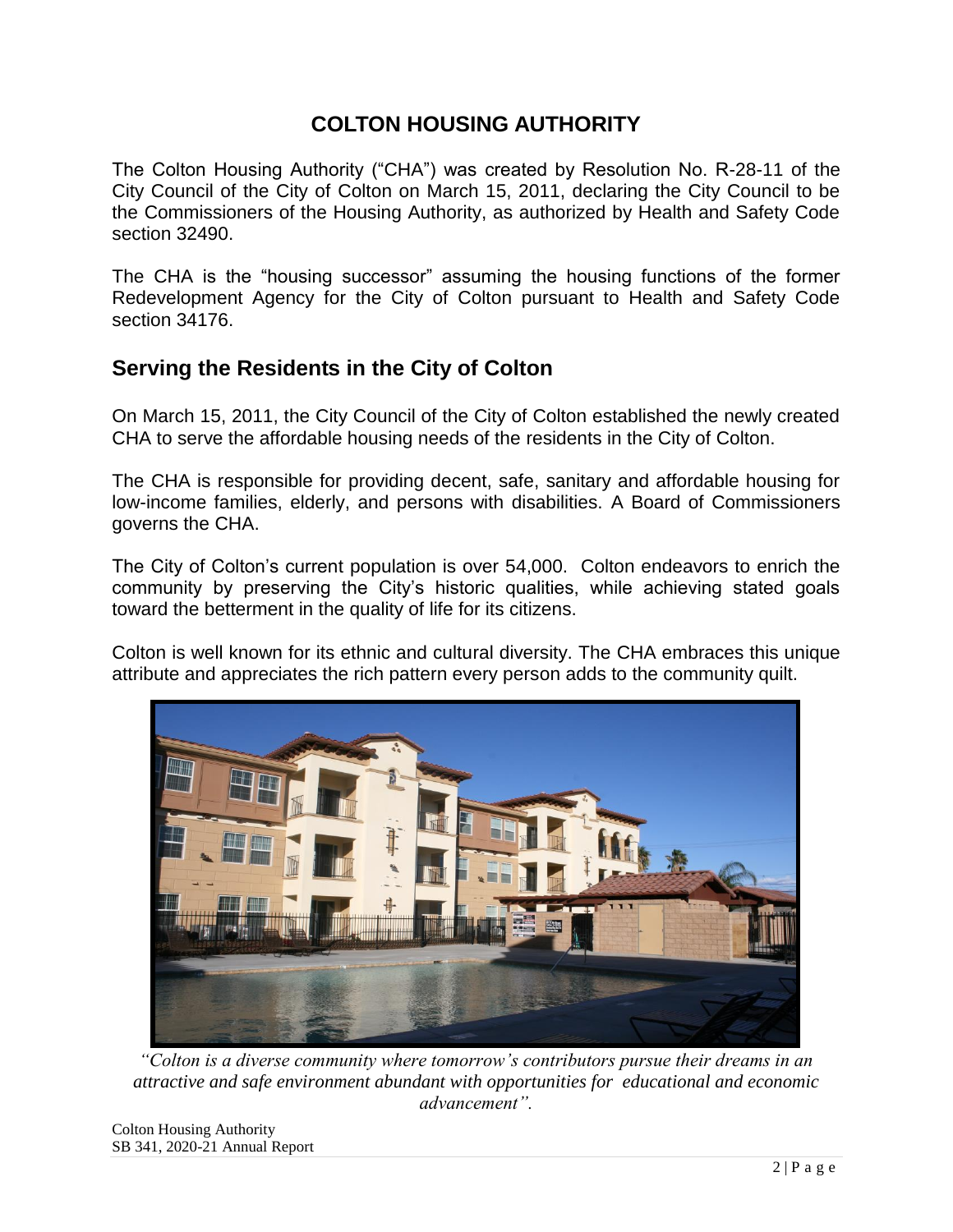### **SB 341 REPORT**

#### **FISCAL YEAR 2020-2021**

On January 1, 2014, Senate Bill 341 went into effect, adding layers of regulation to the activities of cities, counties and housing authorities that assumed the redevelopment housing functions of former redevelopment agencies pursuant to the redevelopment agency dissolution law (Health and Safety Code sections 34161, et. seq.) ("Dissolution Law").

SB 341 regulates the use of money deposited into the new Low and Moderate Income Housing Asset Fund created pursuant to Health and Safety Code Section 34176(d), imposes requirements regarding the use of real property assets acquired from the former redevelopment agency, transfers replacement housing obligations from the former redevelopment agency to the housing successor and imposes financial audit and activity reporting requirements on housing successors.

SB 341 defines the term "housing successor" as the entity assuming the housing functions of a former redevelopment agency pursuant to Health and Safety Code section 34176(b)(3). SB 341 requires housing successors to report the following data each year in accordance with Health and Safety Code section 34176.1(f).

#### **Pursuant to Health and Safety Code section 34176(f), below is the Additional Annual Reporting Requirements and its appropriate responses and information for Fiscal Year 2020-21:**

- A. The amount deposited to the Low and Moderate Income Housing Asset Fund ("LMIHAF"), distinguishing any amounts deposited for items on the Recognized Obligation Payment Schedule ("ROPS") from other amounts. *The Colton Housing Authority ("CHA") did not deposit any funds into the LMIHAF during the reporting period as there were funds to deposit.*
- B. Amounts held at year-end for items listed on the ROPS. *No amounts were held at the year-end reporting period for items listed on the ROPS.*
- C. A description of expenditures of the LMIHAF by the following categories:
	- 1. Amounts used for monitoring and preserving affordability covenants. *No amounts of LMIHAF were used for monitoring and preserving affordability covenants due to no funds in the LMIHAF account.*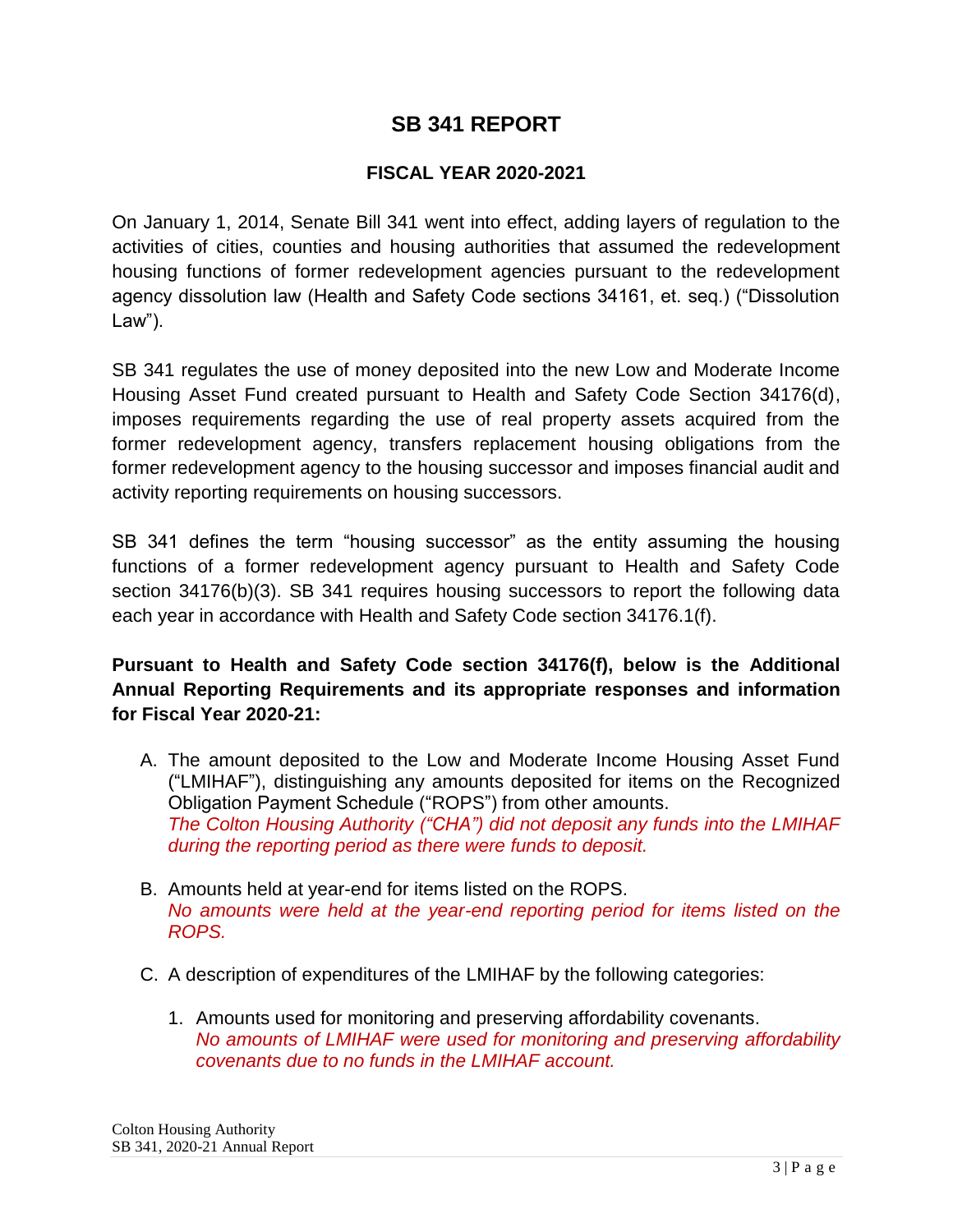- 2. Administrative costs. *No LMIHAF funds are used for Administrative costs.*
- 3. Homeless prevention. *No amounts of LMIHAF were used for Homeless prevention due to no funds in the LMIHAF account.*
- 4. Development of affordable housing for Low, Very Low, and Extremely Low Income households. *No amounts of LMIHAF were used for the development of affordable housing for low, very low, and extremely low income households due to no funds in the LMIHAF account.*
- D. The statutory value of real property and loans and grants receivable. *There was no real property, nor loans and grants, activity during the reporting period.*
- E. Are there any projects in which the housing successor Agency pooled funds with another housing successor to develop a project? If so, please provide details on the project.

*There were no projects in which the housing successor Agency pooled funds with another housing successor to develop a project.*

- F. A description and status of any project for which the housing successor receives property tax revenue pursuant to the ROPS. *There is no project for which the housing successor receives property tax revenue pursuant to the ROPS.*
- G. A status update on the disposition or development of property. *There was no disposition or development of property during the reporting period.*
- H. A description of any outstanding replacement housing obligations under Health and Safety Code section 33413. *The CHA has no outstanding replacement housing obligations pursuant to Health and Safety Code section 33413.*
- I. The percentage of LMIHAF funds used for affordable housing for Extremely Low Income households. *As there are no monies in the LMIHAF; therefore, no funds were used for affordable housing for Extremely Low Income households.*
- J. The percentage of units of affordable housing for seniors developed, individually or jointly, by the housing successor, former redevelopment agency or city within the previous 10 years.